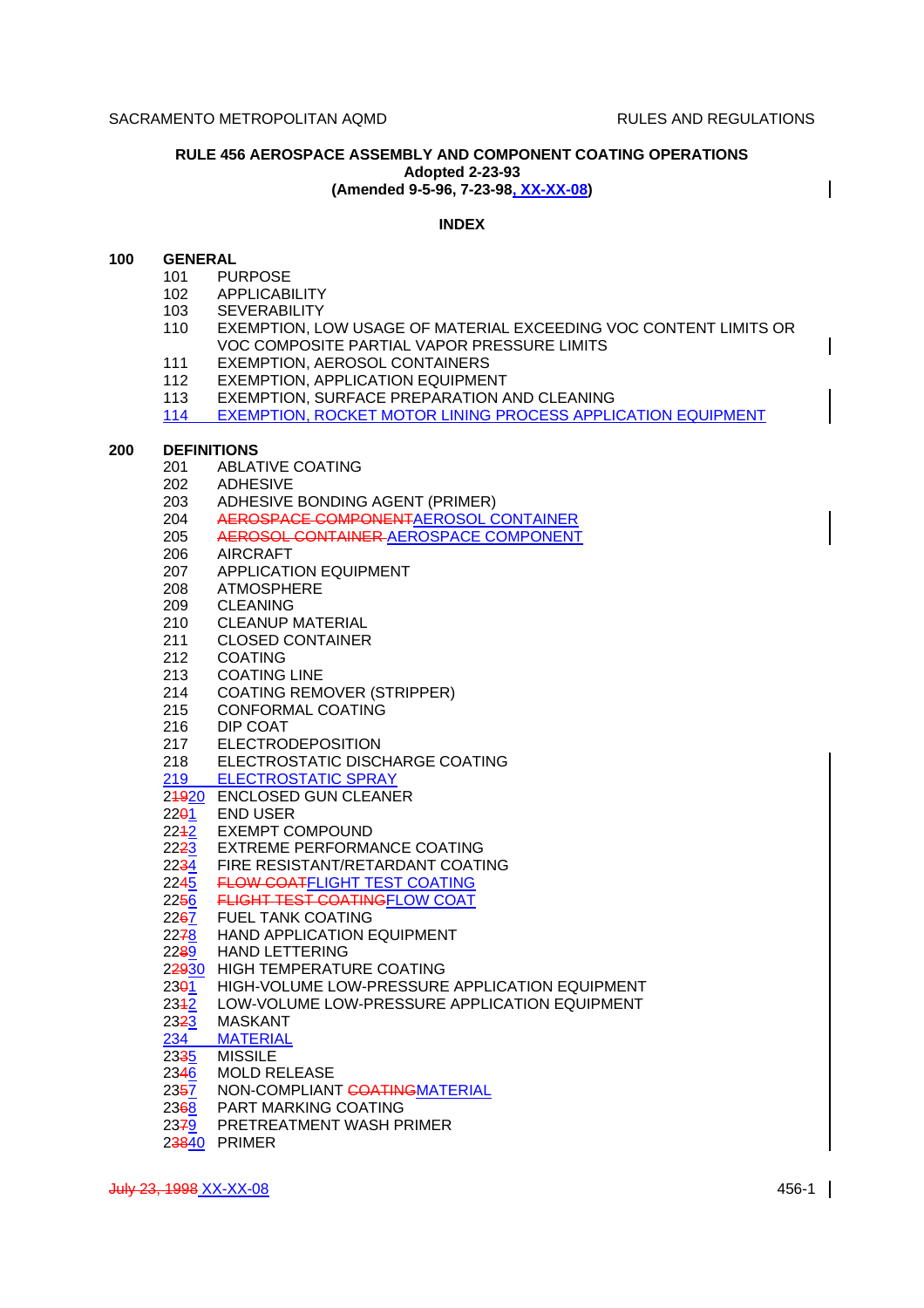- 23941 RADIATION EFFECT COATING
- 2402 RAIN EROSION RESISTANT COATING
- 2443 REPAIR
- 2424 ROCKET 245 ROCKET MOTOR LINING PROCESS
- 2436 ROLL COATER
- 2447 SEALANT
- 2458 SEALANT ADHESION PROMOTER COATING
- 2469 SELF-PRIMING TOPCOAT
- 24750 SOLID FILM LUBRICANT
- 24851 SPACE VEHICLE
- 24952 STATIONARY SOURCE
- 25<del>0</del>3 SURFACE PREPARATION MATERIAL
- 2544 TEMPORARY PROTECTIVE COATING
- 2525 TEST COUPON
- 2536 THERMAL EXPANSION RELEASE COATING
- 2547 THERMOCONTROL COATING
- 2558 TOOLING
- 2569 TOPCOAT
- 25760 TOUCH-UP
- 25861 TYPE I CHEMICAL MILLING MASKANT
- 25962 TYPE II CHEMICAL MILLING MASKANT
- 26<del>03</del> VOLATILE ORGANIC COMPOUND (VOC)
- 2644 VOLATILE ORGANIC COMPOUND (VOC) AS APPLIED
- 2625 WET SEAL PRIMERFASTENER INSTALLATION COATING

# **300 STANDARDS**

- 301 VOC CONTENT OF COATINGS FOR AEROSPACE COMPONENTS
- 302 VOC CONTENT FOR COATING REMOVERS (STRIPPERS)
- 303 APPLICATION EQUIPMENT REQUIREMENTS
- 304 SURFACE PREPARATION AND CLEANING, APPLICATION EQUIPMENT CLEANUP, AND STORAGE REQUIREMENTS
- 305 EMISSION CONTROL SYSTEM REQUIREMENTS

# **400 ADMINISTRATIVE REQUIREMENTS**

- 401 LOW USAGE EXEMPTION SUBMITTAL<br>402 PROHIBITION OF SPECIFICATION
- PROHIBITION OF SPECIFICATION
- 403 PRODUCT INFORMATION REQUIREMENTS FOR SELLERS
- 404 CALCULATION FOR DETERMINING VOC CONTENT OF COATINGS, LESS WATER AND EXEMPT COMPOUNDS
- 405 CALCULATION FOR DETERMINING VOC CONTENT OF COATING REMOVERS (STRIPPERS), SURFACE PREPARATION AND CLEANING MATERIALS AND APPLICATION EQUIPMENT CLEANUP MATERIAL
- 406 CALCULATION FOR DETERMINING VOLATILE ORGANIC COMPOUND COMPOSITE PARTIAL VAPOR PRESSURE
- 407 CALCULATION FOR PERCENT CONTROL EFFICIENCY AND VOC MASS EMISSION RATE
- 408 CALCULATION FOR DETERMINING OVERALL SYSTEM EFFICIENCY
- 409 OPERATION AND MAINTENANCE PLAN

# **500 MONITORING AND RECORDS**

- 501 RECORDKEEPING FOR END USERS
- 502 TEST METHODS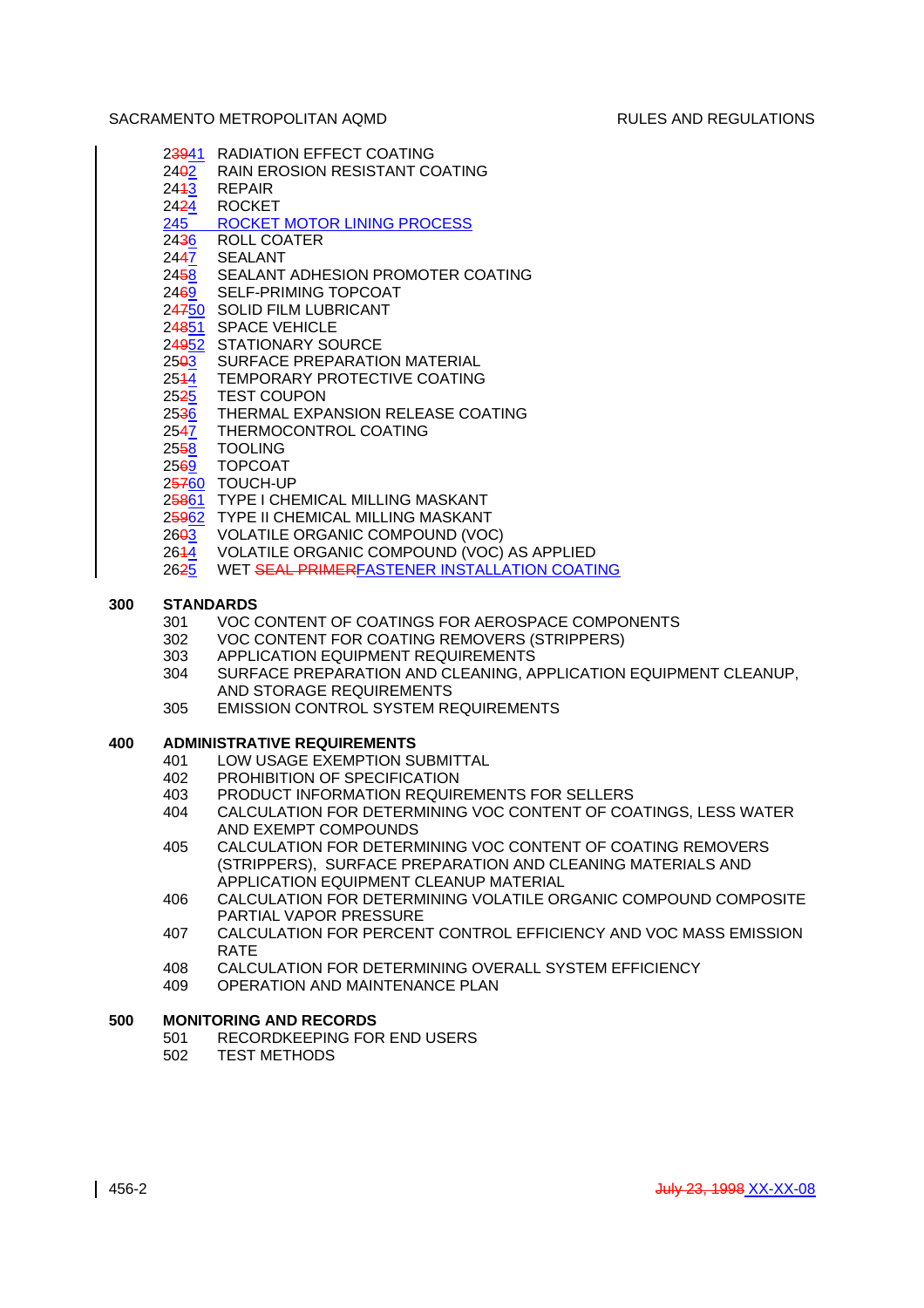### **100 GENERAL**

- 101 **PURPOSE:** To limit emissions of volatile organic compounds from the application and use of coatings, coating removers (strippers), surface preparation and cleaning material and application equipment cleanup material to aerospace components at each stage of the aerospace coating operations.
- 102 **APPLICABILITY:** The provisions of this rule shall apply within the District to the coating of aerospace components including coating removal (stripping), surface preparation and cleaning, and application equipment cleanup by any person, as defined in this rule. The requirements of Rule 441, ORGANIC SOLVENTS, shall not apply to operations subject to this rule.
- 103 **SEVERABILITY:** If any section, subsection, sentence, clause, phrase, or portion of this rule is, for any reason, held invalid, unconstitutional, or unenforceable by any court of competent jurisdiction, such portion shall be deemed as a separate, distinct, and independent provision, and such holding shall not affect the validity of the remaining portions thereof.
- 110 **EXEMPTION, LOW USAGE OF MATERIALS EXCEEDING VOC CONTENT LIMITS OR VOC COMPOSITE PARTIAL VAPOR PRESSURE LIMITS:** Except as provided in Section 110.1, t<sub>The requirements</sub> of Sections 301 or 302 shall not apply to the use of material exceeding the VOC content limits specified in Sections 301 and 302, or the VOC composite partial vapor pressure limits specified in Section 302, provided that the requirements in Sections 401 and 501 are satisfied and the combined total of all materials exceeding the VOC content limits or the VOC composite partial vapor pressure limits used at the stationary source does not exceed 200 gallons in a calendar year prior to January 1, 2009 and 55 gallons in a calendar year beginning on or after January 1, 2009. 110.1 On or after January 1, 2009, the requirements of Sections 301 or 302 shall not apply to the use of materials exceeding the VOC content limits specified in Sections 301 and 302, or the VOC composite partial vapor pressure limits specified in Section 302, provided that the requirements in Sections 401, 501, and all of the following are satisfied: a. The total of rocket motor adhesive that exceeds the limit specified in Section 301 used at the stationary source does not exceed 200 gallons in a calendar year and the VOC content of the adhesive is less than 890 grams/liter, less water and exempt compounds; and b. The total of all other materials that exceeds the limits specified in Sections 301 and 302 used at the stationary source does not exceed 55 gallons in a calendar year; and c. The total combined rocket motor adhesives and all other materials that exceeds the limits specified in Sections 301 and 302 used at the stationary source does not exceed 200 gallons in a calendar year.
- 111 **EXEMPTION, AEROSOL CONTAINERS:** The requirements of this rule shall not apply to the following:
	- 111.1 Coatings or cleaning solvents in non-refillable aerosol containers having a capacity of one liter (1.1 quarts) or less.
- 112 **EXEMPTION, APPLICATION EQUIPMENT:** The requirements of Section 303 shall not apply to the following:
	- 112.1 Coatings that are applied via a template, stencil, stamp, or hand lettering to add designs, letters, or numbers to an aerospace component.
	- 112.2 Touch-up and repair coating operations and the use of detail guns for coating application.
	- 112.3 The application of coatings that contain fillers that adversely affect atomization with HVLP spray guns and that the District has determined cannot be applied by any of the application methods specified in Section 303.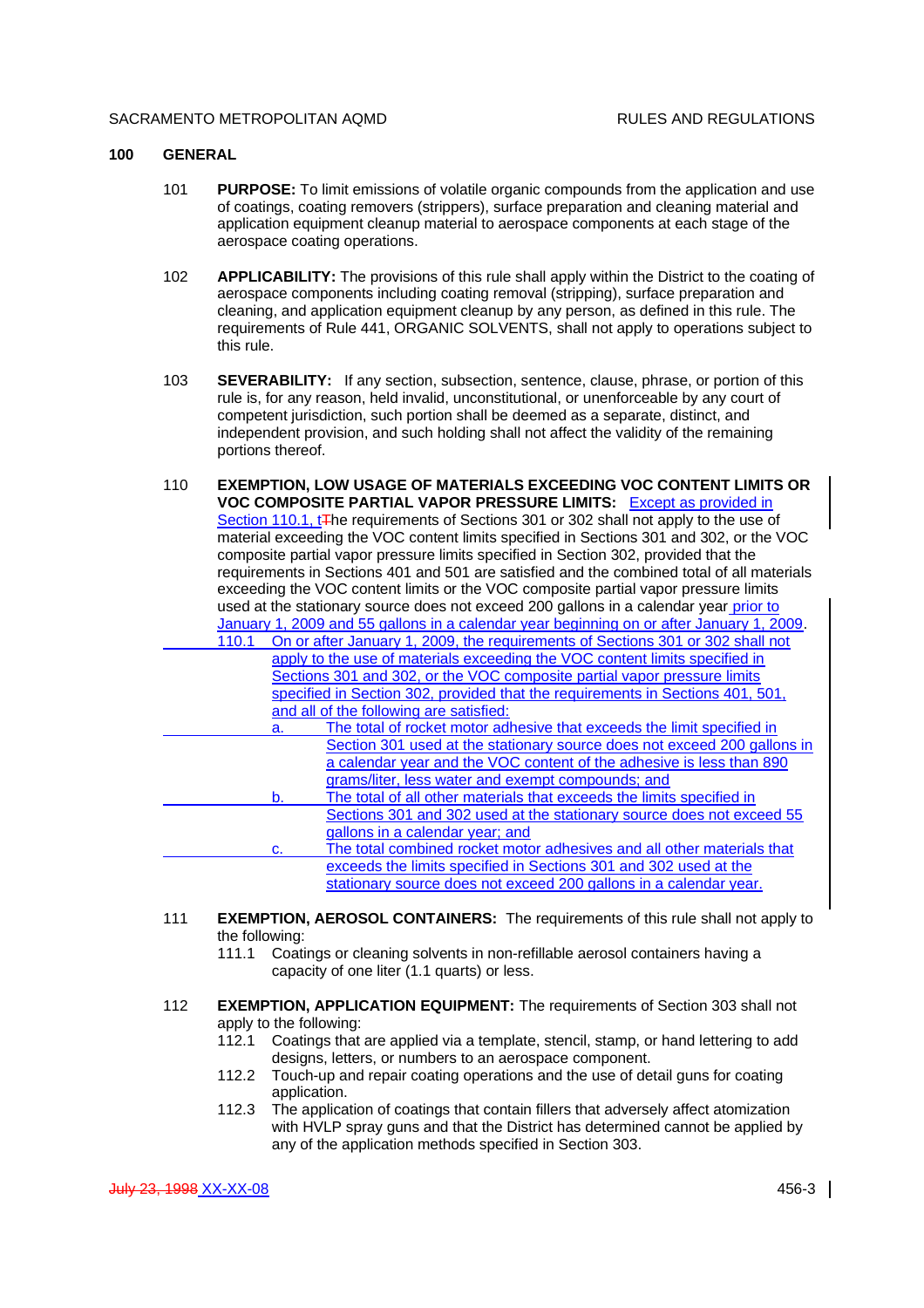- 112.4 Hand held spray containers with non-refillable propellant canisters having a capacity of 8 ounces or less where total facility usage does not exceed 10 gallons per year, pursuant to Section 501.3
- 113 **EXEMPTION, SURFACE PREPARATION AND CLEANING:** The requirements of Section 304.57 shall not apply to the following provided the requirements of Section 501 are satisfied:
	- 113.1 Space vehicles.
	- 113.2 Cleaning and surface activation prior to adhesive bonding.
- 114 **EXEMPTION, ROCKET MOTOR LINING PROCESS APPLICATION EQUIPMENT:** The requirements of Section 304.5 shall not apply to the cleaning of rocket motor lining process application equipment if the application equipment is cleaned in an enclosed gun cleaner.

## **200 DEFINITIONS**

 $\overline{\phantom{a}}$ 

- 201 **ABLATIVE COATING:** A coating, applied to both new and rework aerospace components, which chars and becomes intumescent when exposed to open flame, such as would occur during the failure of an engine casing. The purpose of the coating is to act as an insulative barrier and protect adjacent metal parts from an open flame.
- 202 **ADHESIVE:** A coating applied either over an adhesive bonding agent, or directly to the substrate to permanently bond one surface to another.
- 203 **ADHESIVE BONDING AGENT (PRIMER):** A coating applied in a thin film (.0001 to .0005 inches) to two or more aerospace components that are subsequently coated with an adhesive. The purpose of the agent is to provide a slight etching of the surface and ensure the strength of the adhesive bond.
- 204 **AEROSOL CONTAINER:** A hand-held, nonrefillable container which expels pressurized product ingredients by means of a propellant-induced force.
- 205 **AEROSPACE COMPONENT:** The fabricated part, assembly of parts, or completed unit of any aircraft or space vehicle including integral equipment such as models, mock-ups, prototypes, molds, jigs, tooling, hardware jackets and test coupons.
- 206 **AIRCRAFT:** Any vehicle designed to travel through the air without leaving the Earth's atmosphere, including airplanes, balloons, helicopters, rockets, and missiles.
- 207 **APPLICATION EQUIPMENT:** A device used to apply coatings or used in preparing a coating material, including, but not limited to, stir sticks or funnels.
- 208 **ATMOSPHERE:** For the purposes of this rule, the gaseous envelope surrounding the Earth, retained by the Earth's gravitational field and extending to a height of 20 miles above the surface of the Earth.
- 209 **CLEANING:** A solvent cleaning operation or activity carried out to keep tools, machinery, or general work areas in clean and operational condition. Cleaning operations include removal of overspray but do not include application equipment cleanup.
- 210 **CLEANUP MATERIAL:** A VOC-containing material used to clean application equipment used in aerospace coating operations.
- 211 **CLOSED CONTAINER:** A container which has a cover where the cover meets with the main body of the container without any visible gaps between the cover and the main body of the container.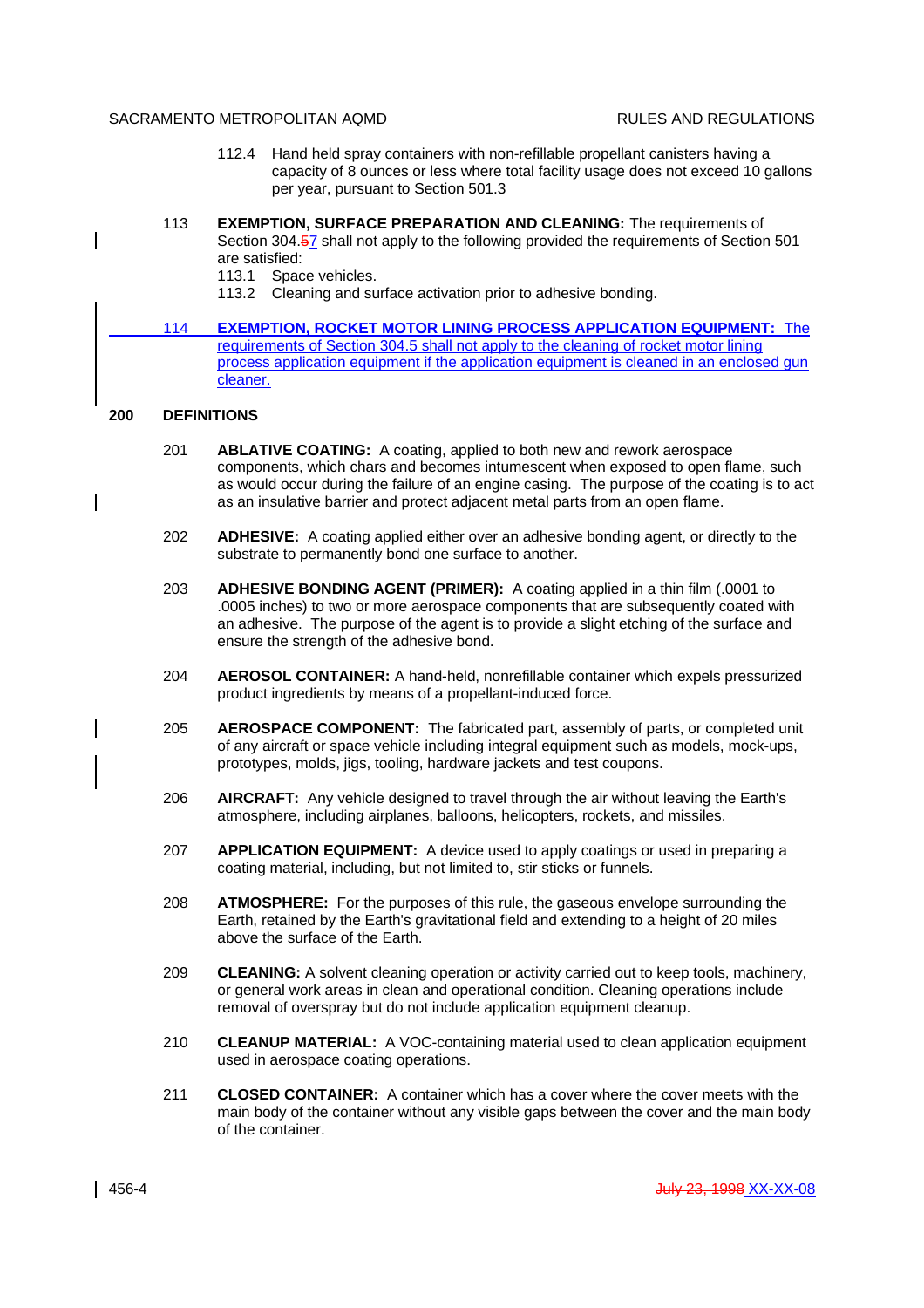- 212 **COATING:** A material applied to a surface to identify, beautify, protect, or minimize detection of such surface.
- 213 **COATING LINE:** Any operation or process for applying, baking, curing, or drying surface coatings, together with associated equipment, such as a coating applicator, flashoff area, and oven.
- 214 **COATING REMOVER (STRIPPER):** A material applied to the surface of any aerospace component to completely remove maskants, permanent coatings or coating residues. A coating remover (stripper) is not a surface preparation material, application equipment cleanup material or a material used for cleaning operations. Material used for the removal of overspray is not considered a coating remover.
- 215 **CONFORMAL COATING:** A coating applied to electronic circuit boards or the assembled components for the resistance of moisture, corrosion, bacteria, or fungi.
- 216 **DIP COAT:** A coating method which is applied by dipping an object into a vat of coating material and allowing any excess coating material to drain off.
- 217 **ELECTRODEPOSITION**: A method of applying coatings using a water-based electrochemical bath process. The component being coated is immersed in a bath of the coating. An electrical potential is applied between the component and an oppositely charged electrode hanging in the bath. The electric potential causes the ionized coating to be electrically attracted, migrated and deposited on the component being coated.
- 218 **ELECTROSTATIC DISCHARGE COATING:** An electrically conductive coating which prevents the build-up of static charge on the surface of an aerospace component. Applications include, but are not limited to, composites, space vehicles (shuttle craft rework), missiles, or helicopter blades.
- 219 **ELECTROSTATIC SPRAY:** The spray application of coatings where an electrostatic potential is created between the part to be coated and the coating particles.

## 21920 **ENCLOSED GUN CLEANER:**

- 24920.1A device that is used for the cleaning of spray guns, pots, cups and hoses, that has an enclosed solvent container, is not open to the ambient air when in use, and has a mechanism to force the cleanup material through the gun while the cleaner is in operation; or
- 24920.2A device that is used for the cleaning of spray guns, pots, cups and hoses, that has an enclosed solvent container, uses non-atomized solvent flow to flush the spray equipment and collects and returns the discharged solvent to an enclosed container.
- 2201 **END USER:** Any person applying any coating, coating remover (stripper), surface preparation and cleaning material, or application equipment cleanup material subject to this rule.
- 2212 **EXEMPT COMPOUND:** For the purposes of this rule, "exempt compound" has the same meaning as in Rule 101—GENERAL PROVISIONS AND DEFINITIONS.
- 2223 **EXTREME PERFORMANCE COATING:** A coating that encounters acute or chronic exposure to salt water, corrosives, caustics, acids, oxidizing agents, wind- or oceandriven debris, or electromagnetic pulses.
- 2234 **FIRE RESISTANT/RETARDANT COATING:** A coating applied to the interior passenger compartments of aircraft that meets the Federal Aviation Administration (FAA) fire protection requirements listed in the Code of Federal Regulations 14 CFR Ch.1 (1-1-89) Part 25.853.

 $\mathsf{l}$ 

 $\mathsf{l}$ 

 $\mathbf{I}$ 

 $\mathsf{l}$ 

 $\mathsf{l}$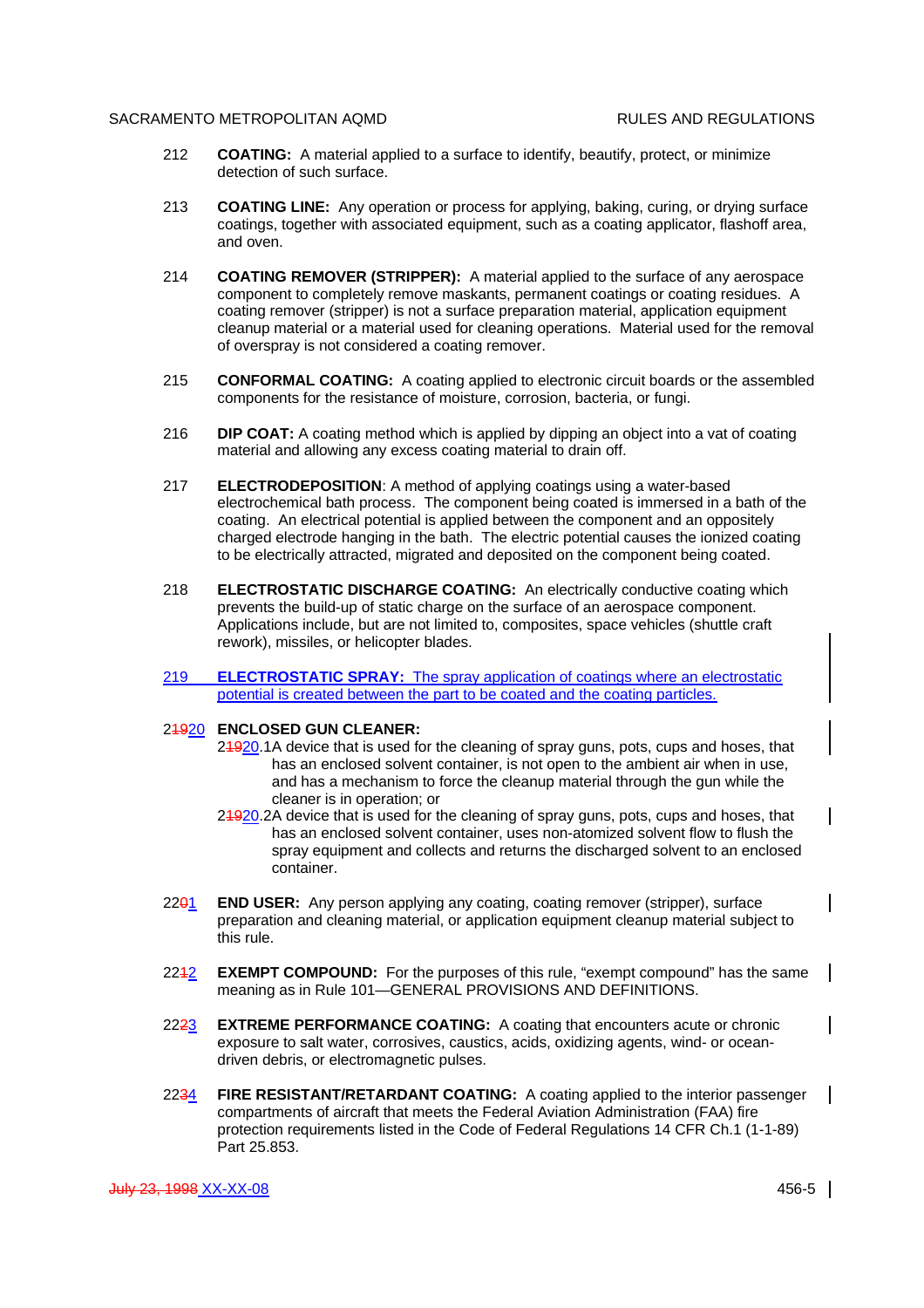- 2245 **FLIGHT TEST COATING:** A coating applied to aircraft to protect against corrosion and provide required marking during flight test evaluation.
- 2256 **FLOW COAT:** A coating method which is applied by flowing a stream of coating over an object and allowing any excess coating material to drain off.
- 2267 **FUEL TANK COATING:** A coating applied to the interior of an aircraft fuel tank to protect it from internal corrosion and bacterial growth.
- 2278 **HAND APPLICATION EQUIPMENT:** Manually held equipment such as brushes, rollers, trowels, spatulas, daubers, rags, sponges, and mechanically or pneumatically driven syringes that do not atomize the applied products.
- 2289 **HAND LETTERING:** A method utilizing hand application equipment to add letters and/or numbers on a substrate.
- 22930 **HIGH TEMPERATURE COATING:** A coating which must be able to withstand temperatures of more than 400 degrees F.
- 2301 **HIGH-VOLUME LOW-PRESSURE APPLICATION EQUIPMENT:** Equipment used to apply coatings by means of a gun which is designed to be operated and which is operated between 0.1 and 10 psig air pressure measured dynamically at the center of the air cap and at the air horns.
- 2312 **LOW-VOLUME LOW-PRESSURE APPLICATION EQUIPMENT:** Application equipment with air pressure between 0.1 and 10.0 psig and air volume less than 15.5 cfm per spray gun and which operates at a maximum fluid delivery pressure of 50 psig.
- 2323 **MASKANT:** A coating applied directly to an aerospace component to protect surface areas during chemical processing operations such as aging, anodizing, bonding, chemical milling, etching, or plating.
- 234 **MATERIAL:** Any coating, coating remover, or solvent.
- 2335 **MISSILE:** A device consisting of an unmanned unit containing internal propulsion (ie.- rocket) and guidance systems.
- 2346 **MOLD RELEASE:** A coating applied to a mold surface to prevent the molded piece from sticking to the mold as it is removed.

## 2357 **NON-COMPLIANT COATINGMATERIAL:**

A coating material that exceeds the VOC content limits specified in Section 301 or 302 or the VOC composite partial vapor pressure limit specified in Section 302, and is in excess of the allowable volume per Section 110, and does not use Rule 107, Alternative Compliance or Section 305 for a compliance option.

- 2368 **PART MARKING COATING:** A coating or ink used to make identifying markings on materials, components, and/or assemblies and can be either permanent or temporary.
- 2379 **PRETREATMENT WASH PRIMER:** A coating which contains at least ½ percent acid by weight, as determined by Section 502.2, applied directly to aerospace components to provide surface etching, corrosion resistance or adhesion of subsequent coatings.
- 23840 **PRIMER:** A coating applied directly to the basic metal or other substrate of an aerospace component, and subsequently covered with a topcoat, to provide corrosion prevention, protection from the environment, functional fluid resistance or adhesion of subsequent coatings.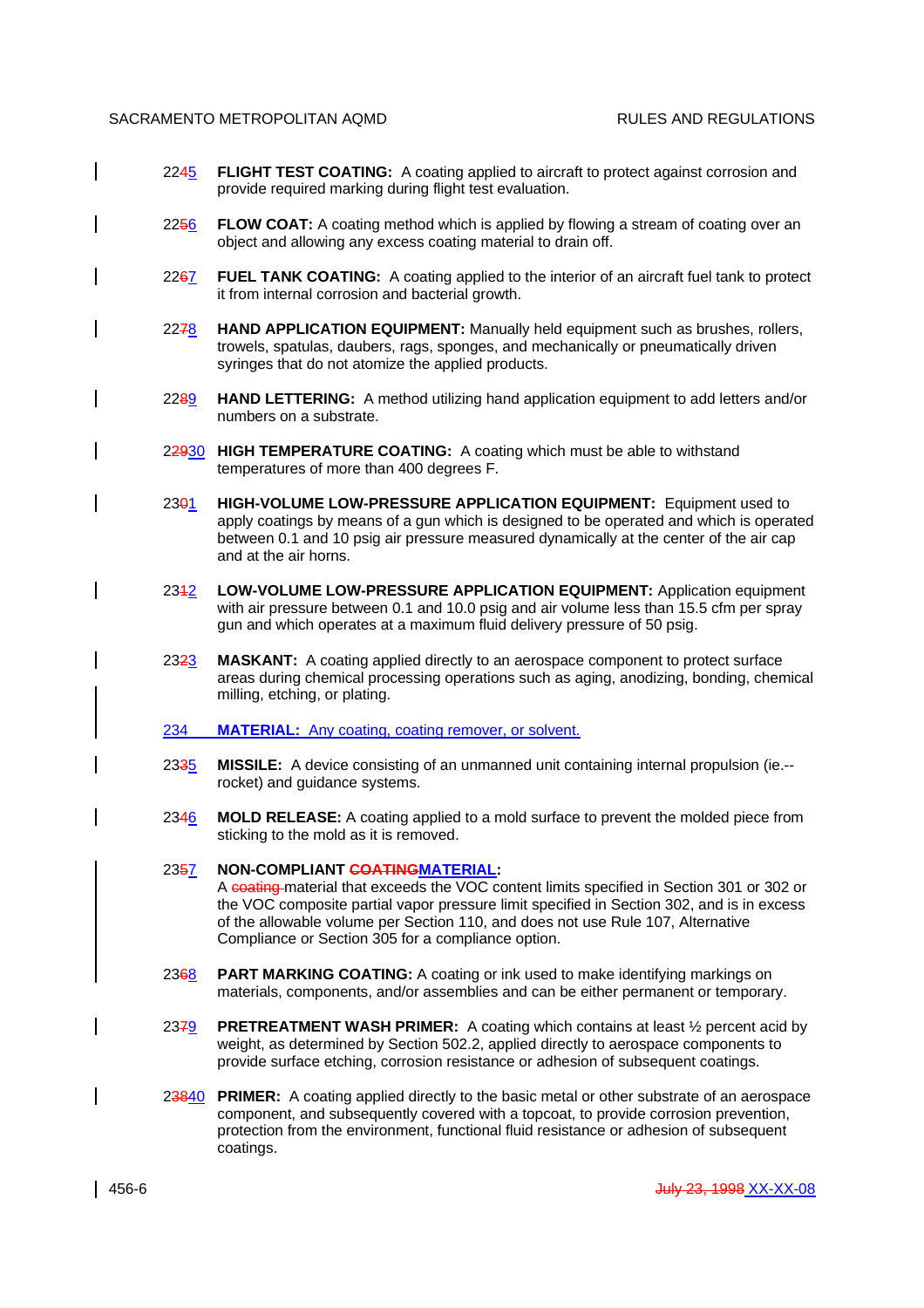$\mathbf l$ 

- 23941 **RADIATION EFFECT COATING:** An electronically conductive coating designed to prevent radar detection or electromagnetic interference.
- 2402 **RAIN EROSION RESISTANT COATING:** A coating applied primarily to radomes, canopies, and leading edges of aircraft to provide protection from erosion due to rain, dust, and other airborne particles.
- 2413 **REPAIR:** Recoating portions of previously coated products due to mechanical damage to the coating following normal coating operations.
- 2424 **ROCKET:** A propulsion system designed to propel an object by a thrust generated by the expulsion of matter, especially by the high speed ejection of the gaseous combustion products produced by internal ignition of solid or liquid fuels.
- 245 **ROCKET MOTOR LINING PROCESS:** The application of adhesive or any other material to anywhere inside of the solid rocket motor casing to promote adhesion, provide insulation from the propellant, or inhibit the propellant burn rate.
- 2436 **ROLL COATER:** A series of mechanical rollers that forms a thin coating film on the surface of the roller, which is applied to a substrate by moving the substrate underneath the roller.
- 2447 **SEALANT:** A coating which prevents the intrusion of moisture, rain, salt water, dust, and aircraft fluids; and used for any of the following specified applications:
	- 2447.1 Fuel sealing in fuel tanks;
	- 2447.2 Pressure area sealing in cabin areas;
	- 2447.3 Weather sealing on exterior skin surfaces of aerospace components;
	- 2447.4 Firewall sealing in engine and ordnance areas;
	- 2447.5 Electrical sealing for bulkhead wiring, electrical connectors and components;
	- 2447.6 Acid-resistant sealing in battery compartments and relief tanks;
	- 2447.7 Window sealing for windows;
	- 2447.8 High temperature sealing in engine areas, anti-icing ducts, and/or some electronics;
	- 2447.9 Aerodynamic sealing on exterior skin surfaces of aerospace components.
- 2458 **SEALANT ADHESION PROMOTER COATING:** A special primer or adhesion promoter which is applied to aerospace components prior to sealant application to facilitate a bond between the sealant and the component.
- 2469 **SELF-PRIMING TOPCOAT:** A two-component urethane coating which is self-priming and acts as a primer/topcoat system, applied directly to an aerospace component for corrosion protection, environmental protection and functional fluid resistance.
- 24750 **SOLID FILM LUBRICANT:** A dry lubricant coating used to reduce friction between faying metal surfaces. The coating consists of an organic binder system containing one or more of the following substances: molybdenum disulfide, graphite, polytetrafluoroethylene (Teflon PTFE), other types of Teflon, lauric acid, cetyl alcohol, or waxes.
- 24851 **SPACE VEHICLE:** A device designed to travel beyond the Earth's atmosphere, including satellites, manned vehicles (*i.e.,*-space shuttles), and missiles.
- 24952 **STATIONARY SOURCE:** Any building, structure, facility, or emissions unit which emits or may emit any affected pollutant directly or as a fugitive emission. 24952.1Building, structure, facility, or emissions unit includes all pollutant emitting activities which:
	- a. Belong to the same industrial grouping, and
	- b. Are located on one property, or two or more contiguous properties, and

 $\mathsf{l}$ 

 $\mathsf{l}$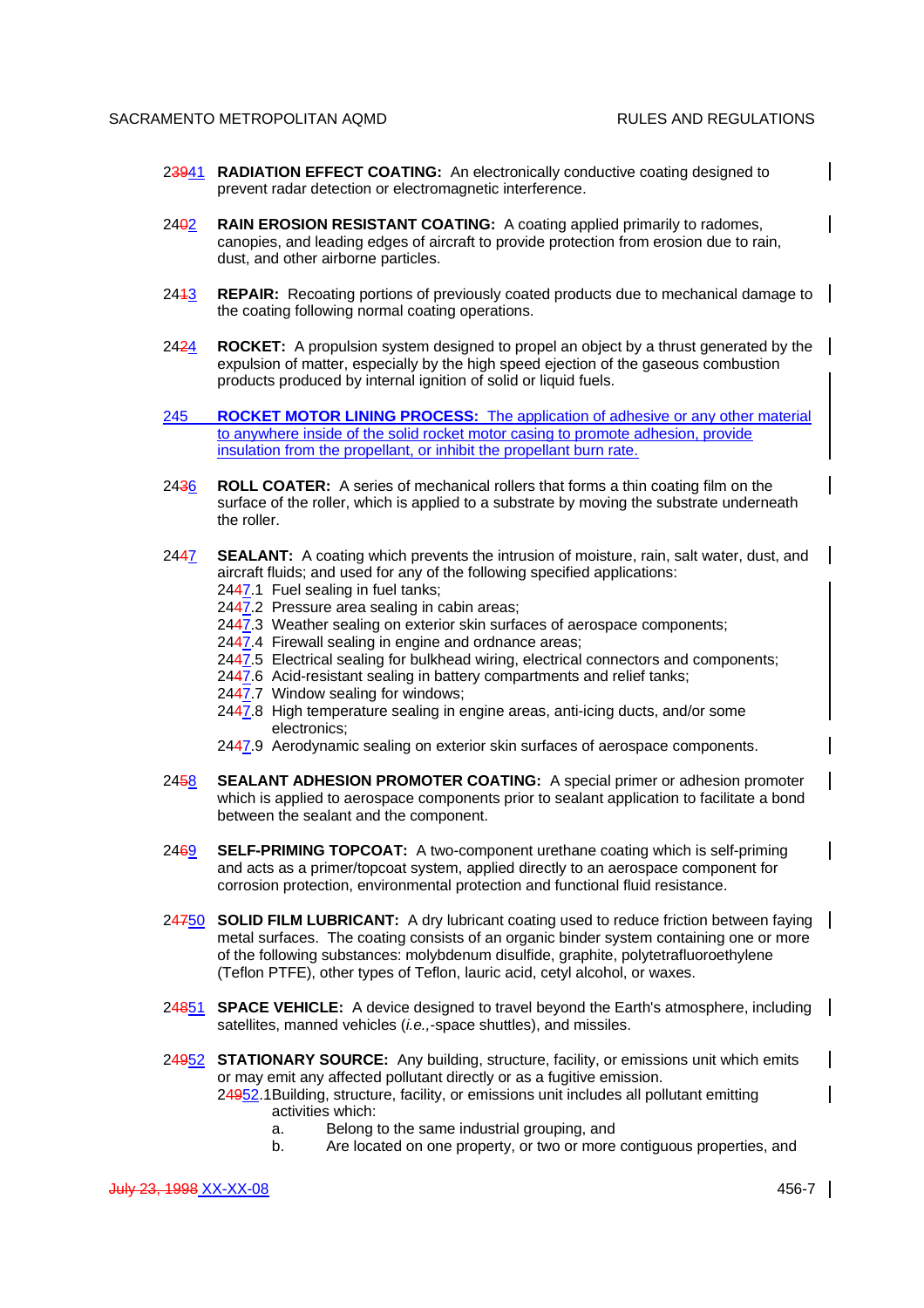- c. Are under the same or common ownership, operation, or control, or which are owned or operated by entities which are under common control.
- 24952.2Pollutant emitting activities shall be considered as part of the same industrial grouping if:
	- a. They belong to the same two-digit Standard Industrial Classification (SIC) code, or
	- b. They are part of a common production process, which includes industrial processes, manufacturing processes and any connected processes involving a common material.
- 2503 **SURFACE PREPARATION MATERIAL:** A VOC-containing material applied to the surface of any aerospace component to clean the substrate prior to any coating application.
- 2544 **TEMPORARY PROTECTIVE COATING:** A coating applied to an aerospace component to protect it from mechanical or corrosion damage during manufacturing and shipping.
- 2525 **TEST COUPON:** A sample used to test aerospace coatings.
- 2536 **THERMAL EXPANSION RELEASE COATING:** A coating which enables limited movement at the interface between the liner/propellant system and insulator of a rocket to ensure structural integrity during thermal expansion and contraction.
- 2547 **THERMOCONTROL COATING:** A coating applied to provide specific emissivity or reflectivity properties to space vehicles.
- 2558 **TOOLING:** Instruments or devices used in the manufacturing or rework on parts or completed units of any aerospace component.
- 2569 **TOPCOAT:** A coating or series of coatings applied over a primer to provide an appearance, identification, or protection.
- 25760 **TOUCH-UP:** That portion of the coating operation which is incidental to the main coating process but necessary to cover minor imperfections.
- 25861 **TYPE I CHEMICAL MILLING MASKANT:** A coating that is applied directly to aluminum components to protect surface areas when chemical milling the component with a Type I etchant. A Type I etchant contains varying amounts of dissolved sulfur and does not contain amines.
- 25962 **TYPE II CHEMICAL MILLING MASKANT:** A coating that is applied directly to aluminum components to protect surface areas when chemical milling the component with a Type II etchant. A Type II etchant is a strong sodium hydroxide solution containing amines.
- 2603 **VOLATILE ORGANIC COMPOUND (VOC):** For the purposes of this rule, "volatile organic compound" has the same meaning as in Rule 101—GENERAL PROVISIONS AND DEFINITIONS.
- 2614 **VOLATILE ORGANIC COMPOUND (VOC) AS APPLIED:** For the purpose of this rule, VOC as applied means the VOC content including thinners, reducers, hardeners, retarders, catalysts and additives calculated pursuant to Sections 404 or 405 as applicable.
- 2625 **WET FASTENER INSTALLATION COATING:** A primer or sealer applied by dipping, brushing, or daubing to fasteners that are installed before the coating is cured.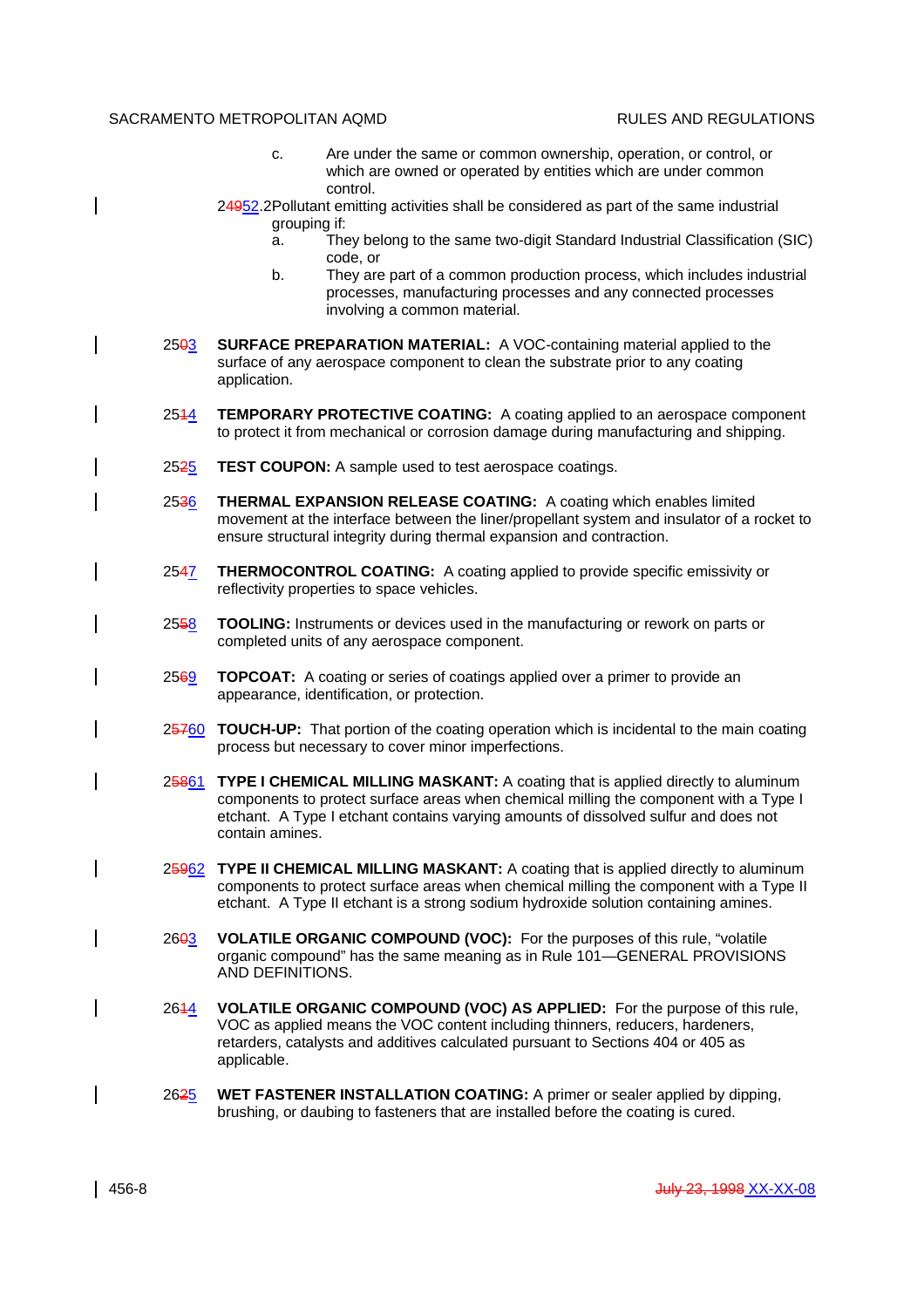- **300 STANDARDS:** The following standards shall apply to any person or stationary source subject to this rule:
	- 301 **VOC CONTENT OF COATINGS FOR AEROSPACE COMPONENTS:** Except as provided in Sections 110, 111, and 305, a person shall not apply to any aerospace component any coating that exceeds the following VOC content limits as applied. The VOC content per volume of coating shall be determined pursuant to Section 502.1.

VOC CONTENT: Grams/Liter (Lbs/Gal) less water and exempt compounds

### COATING TYPE

### DECEMBER 31, 1998

 $\mathsf{l}$ 

H

| Ablative                         | 600 (5.0)  |
|----------------------------------|------------|
| Adhesive                         | 600 (5.0)  |
| Adhesive Bonding Agent           | 780 (6.5)  |
| Conformal                        | 600 (5.0)  |
| Electrostatic Discharge          | 612(5.1)   |
| <b>Extreme Performance</b>       | 750 (6.3)  |
| Fire Resistant/Retardant         | 600 (5.0)  |
| <b>Flight Test</b>               | 420 (3.5)  |
| <b>Fuel Tank</b>                 | 650 (5.4)  |
| <b>High Temperature</b>          | 420 (3.5)  |
| Maskants                         |            |
| Type I - Chemical Milling        | 622 (5.2)  |
| Type II - Chemical Milling       | 160 (1.3)  |
| All Others                       | 850 (7.1)  |
| Mold Release                     | 762 (6.4)  |
| Part Marking                     | 850 (7.1)  |
| <b>Pretreatment Wash Primer</b>  | 780 (6.5)  |
| Primer                           | 350 (2.9)  |
| <b>Radiation Effect</b>          | 600 (5.0)  |
| <b>Rain Erosion Resistant:</b>   |            |
| Fluoroelastomer                  | 800 (6.7)  |
| All Other                        | 600 (5.0)  |
| Sealant                          | 600 (5.0)  |
| <b>Sealant Adhesion Promoter</b> | 750 (6.3)  |
| Self-priming Topcoat             | 420 (3.5)  |
| Solid Film Lubricant             | 880 (7.3)  |
| Space Vehicle:                   |            |
| Electrostatic Discharge          | 880 (7.3)  |
| All Other                        | 1000 (8.3) |
| <b>Temporary Protective</b>      | 250 (2.1)  |
| <b>Thermal Expansion Release</b> | 762 (6.4)  |
| Thermocontrol                    | 600 (5.0)  |
| Topcoat:                         |            |
| Acrylic Lacquer for F-111        | 780 (6.5)  |
| All Other                        | 420 (3.5)  |
| Wet Fastener Installation        | 620 (5.2)  |

# 302 **VOC CONTENT FOR COATING REMOVERS (STRIPPERS):**

Effective December 31, 1998, aA person shall not use a coating remover (stripper) in aerospace coating operations which contains more than 300 grams of VOC per liter of material (2.5 pounds per gallon) or has a VOC composite partial vapor pressure of greater than 9.5 mmHg (0.18 psia) at 68 F (20 C). The VOC content shall be determined pursuant to Section 502.1. The VOC composite partial vapor pressure shall be determined pursuant to Section 502.6.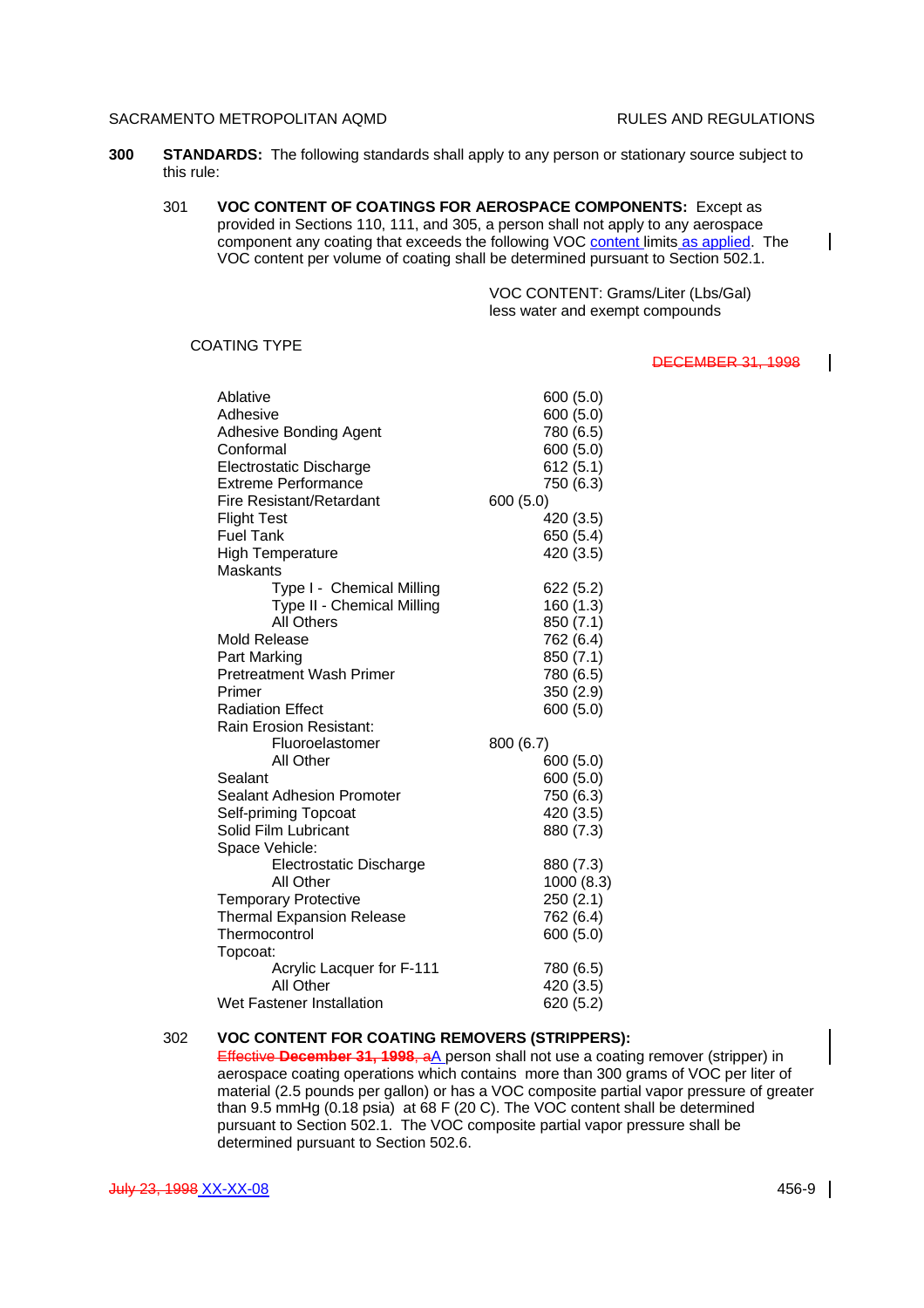- 303 **APPLICATION EQUIPMENT REQUIREMENTS:** A person or stationary source shall not apply any coating unless one of the following application methods is used:
	- 303.1 Hand application equipment, such as brush or roller.
	- 303.2 Dip coat.
	- 303.3 Flow coat.
	- 303.4 Roll coater.
	- 303.5 Electrodeposition.
	- 303.6 Electrostatic spray.
	- 303.7 High-volume low-pressure (HVLP) spray.
	- 303.8 Low-volume low-pressure (LVLP) spray.
	- 303.9 Any other equivalent method which has been approved in writing by the Air Pollution Control Officer and the U.S. Environmental Protection Agency.
- 304 **SURFACE PREPARATION AND CLEANING, APPLICATION EQUIPMENT CLEANUP, AND STORAGE REQUIREMENTS:** Any person subject to this rule shall comply with all of the following requirements:
	- 304.1 Closed containers shall be used for the disposal of cloth, sponges, or paper used for surface preparation, cleanup and coating removal.
	- 304.2 VOC-containing materials shall be stored in closed containers when not in use.
	- 304.3 Prior to (one year after adoption date) Eexcept for electrostatic spray guns, a person shall not use VOC-containing materials for the cleaning of spray guns used in coating operations unless the spray gun is cleaned in an enclosed gun cleaner, or the VOC content of the material used does not exceed 200 grams/liter (1.67 pounds per gallon). The VOC content shall be determined pursuant to Section 502.1.
	- 304.4 Effective (one year after adoption date) and prior to (two years after adoption date), a person shall not use VOC-containing materials for the cleaning of application equipment used in coating operations unless the application equipment is cleaned in an enclosed gun cleaner, or the VOC content of the material used does not exceed 25 grams/liter (0.21 pounds per gallon). The VOC content shall be determined pursuant to Section 502.1.
	- 304.5 Effective (two years after adoption date), a person shall not use VOC-containing materials for the cleaning of application equipment used in coating operations unless the VOC content of the material used does not exceed 25 grams/liter (0.21 pounds per gallon). The VOC content shall be determined pursuant to Section 502.1
	- 304.46 Prior to (one year after adoption date), Sspray gun nozzles only, may be soaked in solvent-based materials for cleaning, provided the container (not to exceed five (5) gallons in size) is kept tightly covered at all times except when accessing the container.
	- 304.57 Effective **December 31, 1998,** aA person shall not perform cleaning or surface preparation unless the VOC content of the material used does not exceed 200 grams per liter (1.67 pounds/gallon) or the material has a VOC composite partial vapor pressure of 45 mmHg or less at 68 F (20 C), as determined by Sections 502.1 and 502.6.
- 305 **EMISSION CONTROL SYSTEM REQUIREMENTS:** As an alternative to Section 301, 302 and 304 a person may use air pollution control equipment that has been permitted by the Air Pollution Control Officer, pursuant to Rule 201, General Permitting Requirements, that provides an overall system efficiency, as determined by Section 408, of not less than 85%.

# **400 ADMINISTRATIVE REQUIREMENTS**

401 **LOW USAGE EXEMPTION SUBMITTAL:** Effective **January 31, 1999,** and annually thereafter,  $t$ The total previous calendar year usage records, as specified in Section 501.3,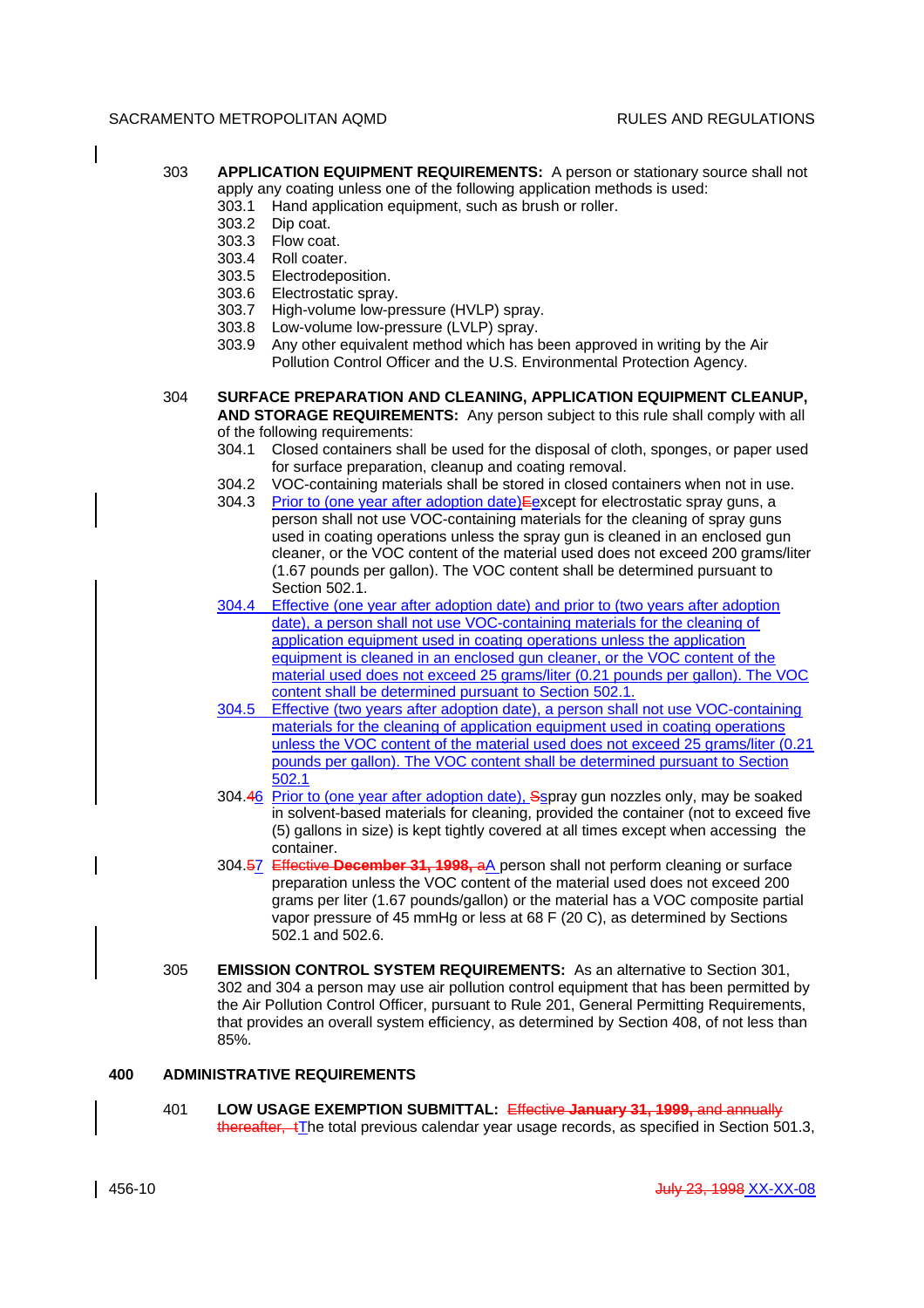$\mathsf{l}$ 

 $\mathbf{I}$ 

 $\mathsf{l}$ 

 $\mathbf l$ 

for all non-compliant coatings materials shall be submitted annually to the Air Pollution Control Officer by January 31.

- 402 **PROHIBITION OF SPECIFICATION:** No person shall require for use or specify the application of a coating subject to this Rule if such use or application results in a violation of any of the provisions of this Rule. The prohibition of this Section shall apply to all written or oral contracts under the terms of which any coating is to be applied to any aerospace component at any physical location within the District.
- 403 **PRODUCT INFORMATION REQUIREMENTS FOR SELLERS:** Any person who sells any coating, coating remover (stripper), surface preparation and cleaning material or application equipment cleanup material subject to this rule shall provide the following information on material data sheets made available to the purchaser at the time of sale: 403.1 The material type by name/code/manufacturer
	- 403.2 For coating material, the maximum VOC content of the material, as applied, after any mixing or thinning as recommended by the manufacturer. VOC content shall be displayed as grams of VOC per liter of coating (or pounds of VOC per gallon), excluding water and exempt compounds, pursuant to Section 404.
	- 403.3 For coating removers (strippers), surface preparation and cleaning material, and application equipment cleanup material the maximum VOC content of the material, as applied, after any mixing or thinning as recommended by the manufacturer, and the VOC composite partial vapor pressure. VOC content shall be displayed as grams of VOC per liter of coating (or pounds of VOC per gallon), including water and exempt compounds, pursuant to Section 405. The VOC composite partial pressure shall be displayed in mmHg  $@$  20 $°C$ .
	- 403.4 For all material, recommendations regarding thinning, reducing, or mixing with any VOC containing material, as defined in Section 25962.
	- 403.5 For all material, VOC content may be calculated using product formulation data, or may be determined using the test method in Section 502.1.
	- 403.6 The VOC composite partial pressure may be calculated using product formulation data or may be determined using the test method in Section 502.6.
- 404 **CALCULATION FOR DETERMINING VOC CONTENT OF COATINGS, LESS WATER AND EXEMPT COMPOUNDS:** The volume of coating material is defined as the volume of the original coating, plus any VOC-containing material added to the original coating. The weight of VOC per combined volume of VOC and coating solids shall be calculated by the following equation:

$$
G_1 = \frac{(W_V - W_W - W_{ec})}{(V_m - V_W - V_{ec})}
$$

Where:  $G_1 = W$ eight of VOC per total volume of coating, less water and exempt compounds, in grams per liter  $W_y$  = Weight of all volatile compounds including any volatile materials added to the original coating supplied by the manufacturer, in grams  $W_w$  = Weight of water, in grams<br>W... = Weight of compounds liste

- $=$  Weight of compounds listed as exempt in Section 2242 from the definition of VOC, in grams
- $V_m$  = Volume of coating material, in liters<br>  $V_{\cdots}$  = Volume of water, in liters
- $=$  Volume of water, in liters
- $V_{\text{ec}}$  = Volume of compounds listed as exempt in Section 2242 from the definition of VOC, in liters

## 405 **CALCULATION FOR DETERMINING VOC CONTENT OF COATING REMOVERS (STRIPPERS), SURFACE PREPARATION AND CLEANING MATERIAL AND APPLICATION EQUIPMENT CLEANUP MATERIAL:** The volume of material is defined as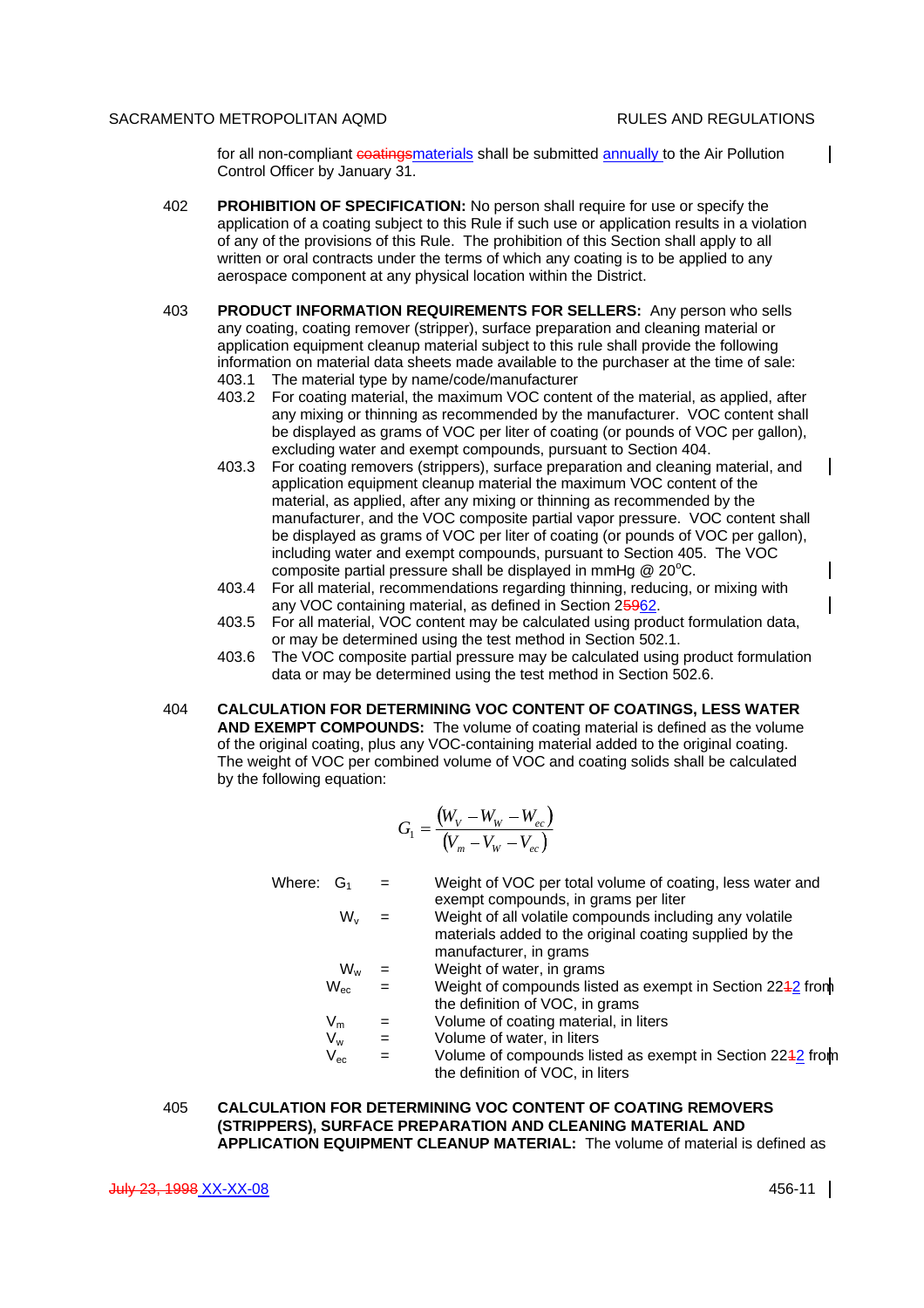the volume of the original material, plus any VOC-containing material added to the original material. The weight of VOC per total volume of material shall be calculated by the following equation;

$$
G_1 = \frac{(W_V - W_W - W_{ec})}{V_m}
$$

Where:  $G_1$  = Weight of VOC per total volume of material, in grams per liter

 $W_v$  = Weight of all volatile compounds, in grams

- $W_w$  = Weight of water, in grams<br> $W_{ac}$  = Weight of exempt compou
	- $=$  Weight of exempt compounds as listed in Section 2242, in grams
- $V_m$  = Volume of material, in liters

## 406 **CALCULATION FOR DETERMINING VOLATILE ORGANIC COMPOUND COMPOSITE PARTIAL VAPOR PRESSURE:** VOC composite partial vapor pressure shall be calculated by the following equation:

$$
PP_c = \frac{\sum_{i=1}^{n} (W_i)(VP_i)/MW_i}{W_W} + \sum_{e=1}^{n} \frac{W_e}{MW_e} + \sum_{i=1}^{n} \frac{W_i}{MW_i}
$$

| Where: | PP <sub>c</sub>            | $=$ | VOC composite partial vapor pressure at 20°C, in mm Hg.                                                           |
|--------|----------------------------|-----|-------------------------------------------------------------------------------------------------------------------|
|        | Wi                         | $=$ | Weight of the "I"th VOC compound, in grams, as determined<br>by the most current version of ASTM E 260-96 (2006). |
|        | $W_w$                      |     | Weight of water, in grams as determined by the most current<br>version of ASTM D 3792-05.                         |
|        | $W_{\sim}$                 |     | Weight of the "e"th exempt compound, in grams, as                                                                 |
|        |                            |     | determined by the most current version of ASTM E 260-96                                                           |
|        |                            |     | (2006).                                                                                                           |
|        | Mw.                        |     | Molecular weight of the "I"th VOC compound, in grams per<br>g-mole, as given in chemical reference literature.    |
|        | $Mw_w$                     |     | Molecular weight of water, 18 grams per g-mole.                                                                   |
|        | $\mathsf{Mw}_{\mathsf{e}}$ |     | Molecular weight of the "e"th exempt compound, in grams                                                           |
|        |                            |     | per g-mole, as given in chemical reference literature.                                                            |
|        | Vp <sub>i</sub>            |     | Vapor pressure of the "I"th VOC compound at 20°C, in<br>mm Hg, as determined by Section 502.7 of this rule.       |

407 **CALCULATION FOR DETERMINING PERCENT CONTROL EFFICIENCY AND VOC MASS EMISSION RATE:** The VOC mass emission rate shall be calculated both upstream and downstream of the emissions control device based on the respective VOC mass concentration and volumetric flowrate, pursuant to Section 502.4 and the following equation:

|          |   |     | $M = (Q)(C)(60 \text{ min/hr})$<br>[Calculated upstream and downstream]                                                                                                          |
|----------|---|-----|----------------------------------------------------------------------------------------------------------------------------------------------------------------------------------|
| Where: M |   | $=$ | VOC mass emission rate (upstream and downstream), in<br>lbs/hr                                                                                                                   |
|          | Q | $=$ | the volumetric flowrate at the inlet (upstream) or exhaust<br>stack outlet (downstream), in scfm.                                                                                |
|          | C | $=$ | the VOC mass concentration at the inlet (upstream) or outlet<br>(downstream), in lb/scf, as measured by EPA Method 18, 25,<br>25A, EPA Method 2 or 2C (whichever is applicable). |

The percent control efficiency is calculated as follows: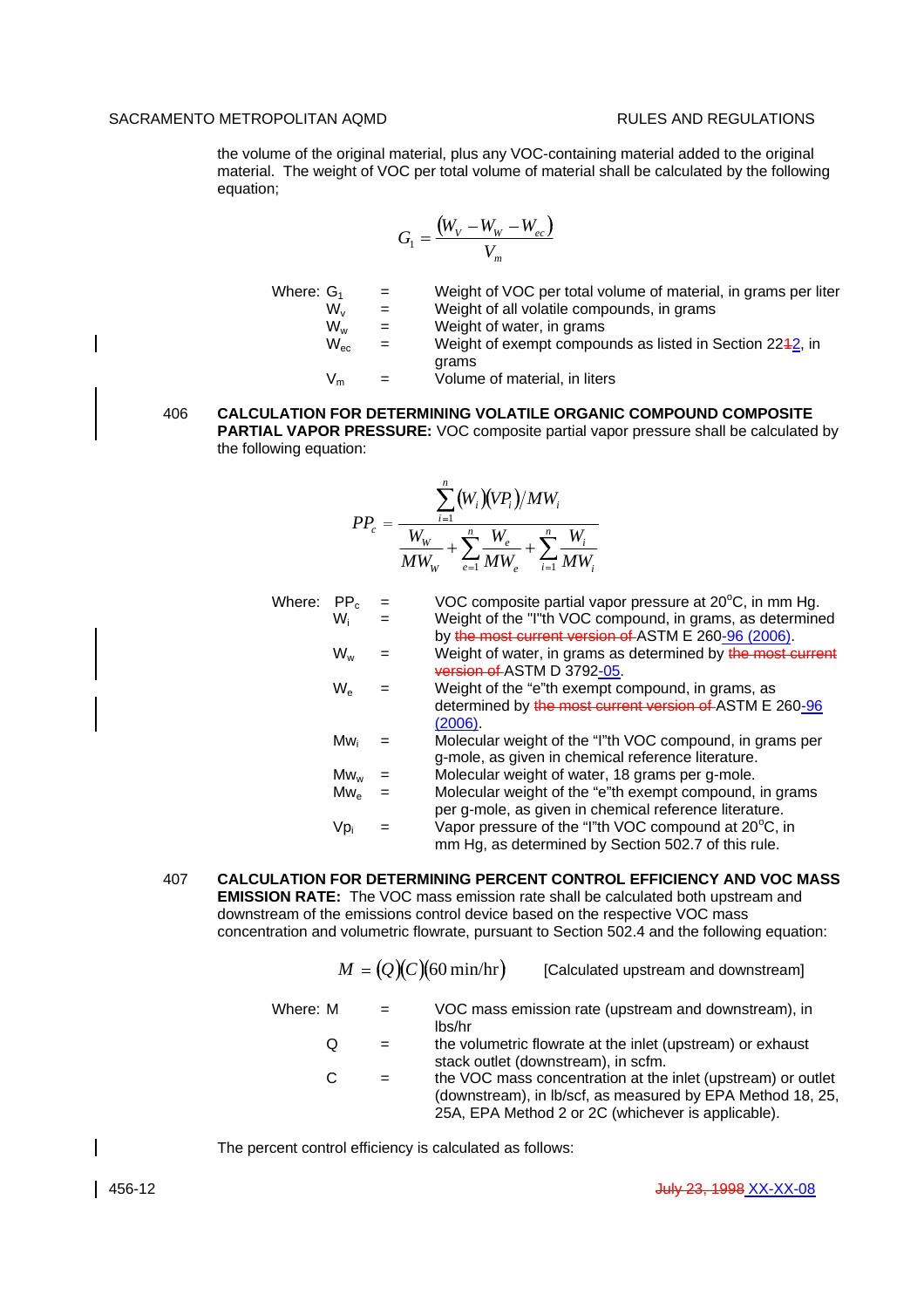$\%CE = [(M_U - M_D) + M_D / M_U] \times 100$ 

| Where: CE | $=$ | control efficiency.                              |
|-----------|-----|--------------------------------------------------|
| Mu        | $=$ | the upstream VOC mass emission rate, in lb/hr.   |
| M∩        | $=$ | the downstream VOC mass emission rate, in Ib/hr. |

408 **CALCULATION FOR DETERMINING OVERALL SYSTEM EFFICIENCY:** To verify compliance with Section 305, the overall system efficiency is calculated as follows:

$$
\%SE = [\%CLE \times \%CE] \times 100
$$

| Where: SE | <b>Section</b> | system efficiency.                                          |
|-----------|----------------|-------------------------------------------------------------|
| CLE.      | $=$            | collection efficiency, as determined by Section 502.5       |
| CЕ        | $\equiv$       | control efficiency, as determined by Sections 407 and 502.4 |

409 **OPERATION AND MAINTENANCE PLAN:** Any person using an approved emission control device pursuant to Section 305 must submit an Operation and Maintenance Plan for the emission control equipment to the Air Pollution Control Officer for approval. The Plan shall specify operation and maintenance procedures which will demonstrate continuous operation and compliance of the emission control equipment during periods of emissions-producing operations. The Plan shall also specify which records must be kept to document these operation and maintenance procedures. These records shall comply with the requirements of Section 501. The Plan shall be implemented upon approval of the Air Pollution Control Officer.

## **500 MONITORING AND RECORDS**

- 501 **RECORDKEEPING FOR END USERS:** In addition to any existing permit conditions issued pursuant to Rule 201, any person subject to this rule, including operations claiming exemption under Sections 110, 112 and 113 shall comply with the following requirements:
	- 501.1 **LIST OF MATERIALS:** A list shall be maintained of currently used coatings, coating removers (strippers), surface preparation and cleaning materials, application equipment cleanup materials and other VOC containing materials including, but not limited to thinners, reducers, hardeners, retarders, catalysts, etc . The list shall contain all such materials that are currently used and stored on site and shall include the following information:
		- a. The material type by name/code/manufacturer and the appropriate category as designated by the coating categories in Sections 301, 302 and 304 or "exempt" as specified by Sections 112 and 113, as applicable.
		- b. The actual VOC content of the material, as applied, as determined pursuant to Section 502.1, and for coating removers (strippers), surface preparation and cleaning material and application equipment cleanup material, the VOC composite partial vapor pressure. VOC content as provided by the manufacturer pursuant to Section 403 is acceptable, if following manufacturer's recommended mix ratio. The VOC composite partial pressure may be calculated using product formulation data or may be determined using the test method in Section 502.6.
		- c. The actual mixing ratio used for the material, as applied.
		- d. Identification of each material type exceeding the VOC limits specified in Sections 301 and 302 or the VOC composite partial vapor pressure limits specified in Section 302.
	- 501.2 **PRODUCT INFORMATION:** A data sheet applicable to each material type shall be maintained on site and made available to the Air Pollution Control Officer on request. The data sheet shall be provided by the supplier to the end user, pursuant to Section 403, and shall include the following information:

 $\mathbf{I}$ 

 $\overline{\phantom{a}}$ 

 $\overline{\phantom{a}}$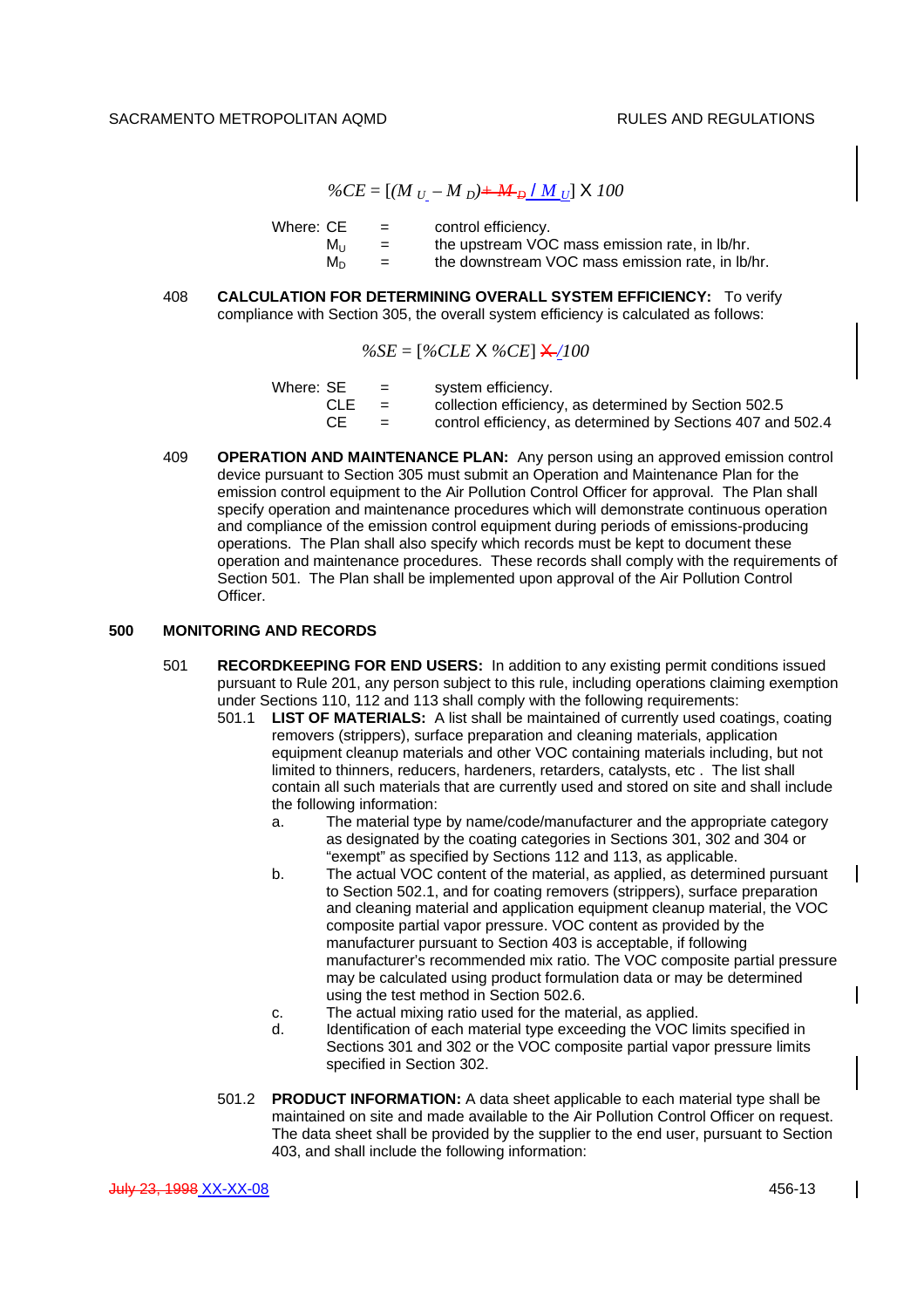- a. The material type by name/code/manufacturer.
- b. For coating material: the maximum VOC content of the coating material, as applied, after any mixing or thinning as recommended by the manufacturer. VOC content shall be displayed as grams of VOC per liter of coating (or pounds of VOC per gallon), excluding water and exempt compounds, pursuant to Section 404.
- c. For coating removers (strippers), surface preparation and cleaning material and application equipment cleanup material the maximum VOC content of the material, as applied, after any mixing or thinning as recommended by the manufacturer, and the VOC composite partial vapor pressure. VOC content shall be displayed as grams of VOC per liter of coating (or pounds of VOC per gallon), including water and exempt compounds, pursuant to Section 405. The VOC composite partial pressure shall be displayed in mmHg  $@$  20 $°C$ .
- d. For all material, recommendations regarding thinning, reducing, or mixing with any VOC containing material, as defined in Section 2602.
- e. For all material, VOC content may be calculated using product formulation data, or may be determined using the test method in Section 502.1.
- f. The VOC composite partial pressure may be calculated using product formulation data or may be determined using the test method in Section 502.6.
- 501.3 **USAGE RECORDS:** Any person within the District using materials regulated by this rule shall update and maintain the records as follows:
	- a. Monthly:
		- 1. Records of total applied volume for each coating, coating remover (stripper), surface preparation and cleaning material and application equipment cleanup material, specified by category as listed in Sections 301, 302 and 304.
		- 2. The method of application, specified by coating category as listed in Sections 301 and 302, or by exemption pursuant to Section 112, as applicable.
		- 3. Records of total applied volume for each material type exceeding the VOC limits specified in Sections 301 and 302 or the VOC composite partial vapor pressure limits specified in Section 302 by name/code/manufacturer and coating category.
	- b. Daily:
		- 1. If, pursuant to Section 305, an emission control device is used as a means of complying with this rule, records of the material type by name/code/manufacturer and the total applied volume of each material.
		- 2. For non-compliant coatings, as defined in Section 2357, records regarding the use, including the lack of use, of each material type by name/code/ and the total applied volume of each material.
- 501.4 **CONTROL EQUIPMENT:** Any person using an emission control system pursuant to Section 305 as a means of complying with this rule shall maintain such records as required by the Operation and Maintenance Plan in Section 409 on a daily basis.

# 501.5 **DURATION OF RECORDS:**

- Prior to (two years after date of adoption), Ssuch records shall be maintained onsite for the most recent continuous three year period.
- b. Effective (two years after date of adoption), such records shall be maintained onsite for a continuous five-year period and made available for review by the Air **Pollution Control Officer upon request.**

# 502 **TEST METHODS**

502.1 **DETERMINATION OF VOC CONTENT:** VOC content of coatings, coating removers (strippers), surface preparation and cleaning material and application equipment cleanup material shall be determined in accordance with EPA Method 24 and Sections 404, or 405 and 502.3 of this rule.